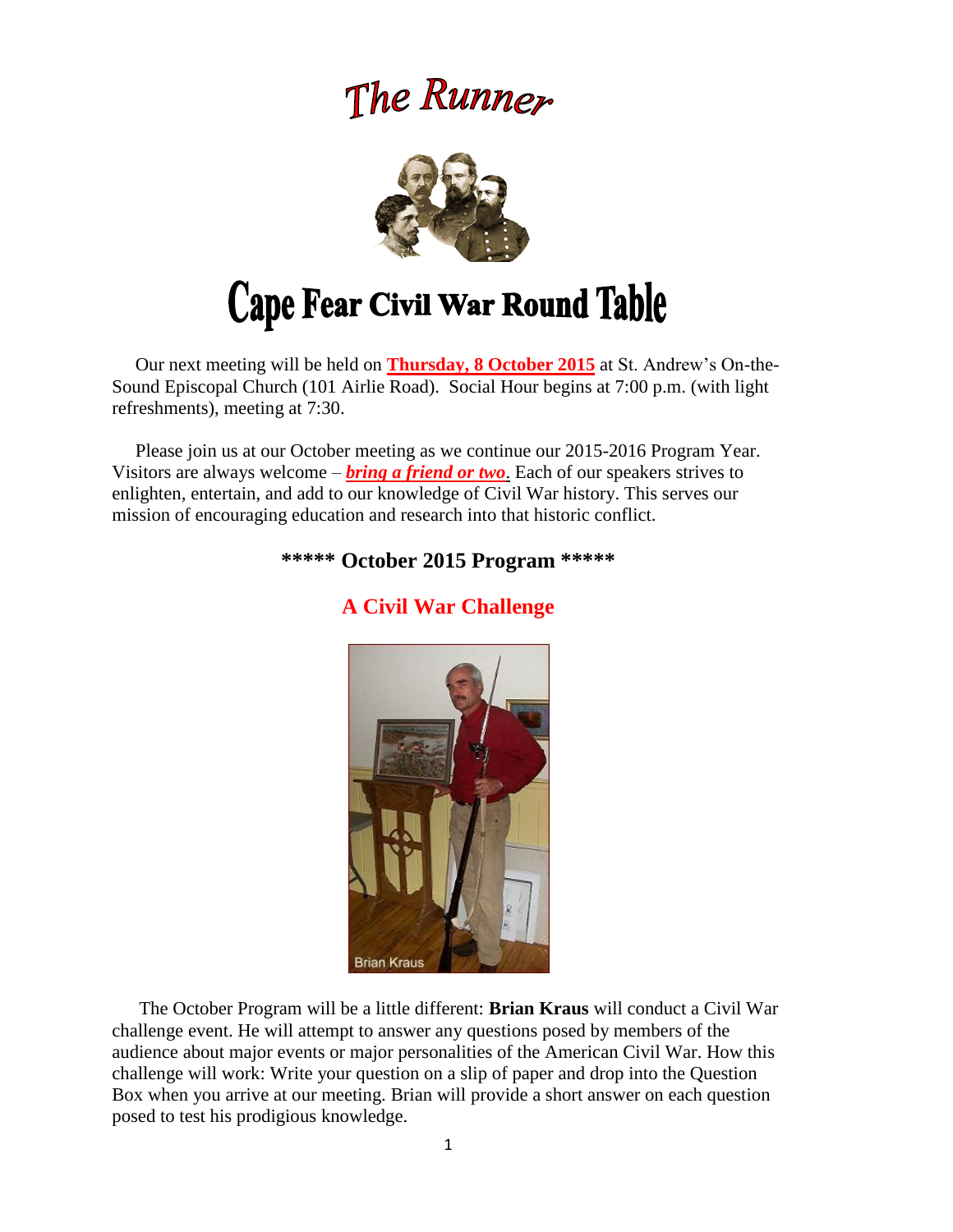**Brian Kraus** is a Pittsburg, Pennsylvania native who attended East Carolina University. He is an artist, historian, teacher, re-enactor and Civil War Tour Guide who has long been fascinated by the history of our Civil War.

Join us on October  $8<sup>th</sup>$  and participate in a reverse JEOPARDY – You get to challenge an "Alex Trebek" to answer a question.

 **Editor**

### **\*\*\*\*\* Trivia Questions for October \*\*\*\*\***

**1 –** When and why was the Ladies' Memorial Association of Petersburg formed?

**2 –** When was the Blandford Church renovated?

**3 –** Three Confederate generals final resting place is in the Blandford cemetery. Can you recall their names?

#### **\*\*\*\*\* Raffle Winners \*\*\*\*\***

#### **Raffle Master: Ed Gibson**

If you have books, prints, or other items that you would like to donate to the CFCWRT Raffle, Contact Ed Gibson [\(egibson759@aol.com\)](mailto:egibson759@aol.com) before our next meeting. *The raffle is one of the components which allow the CFRCWRT to fund our activities and our speakers*. Please take part in our raffle by contributing items and/or purchasing tickets.



*THE LAST FULL MEASURE* **– Linda Lashley**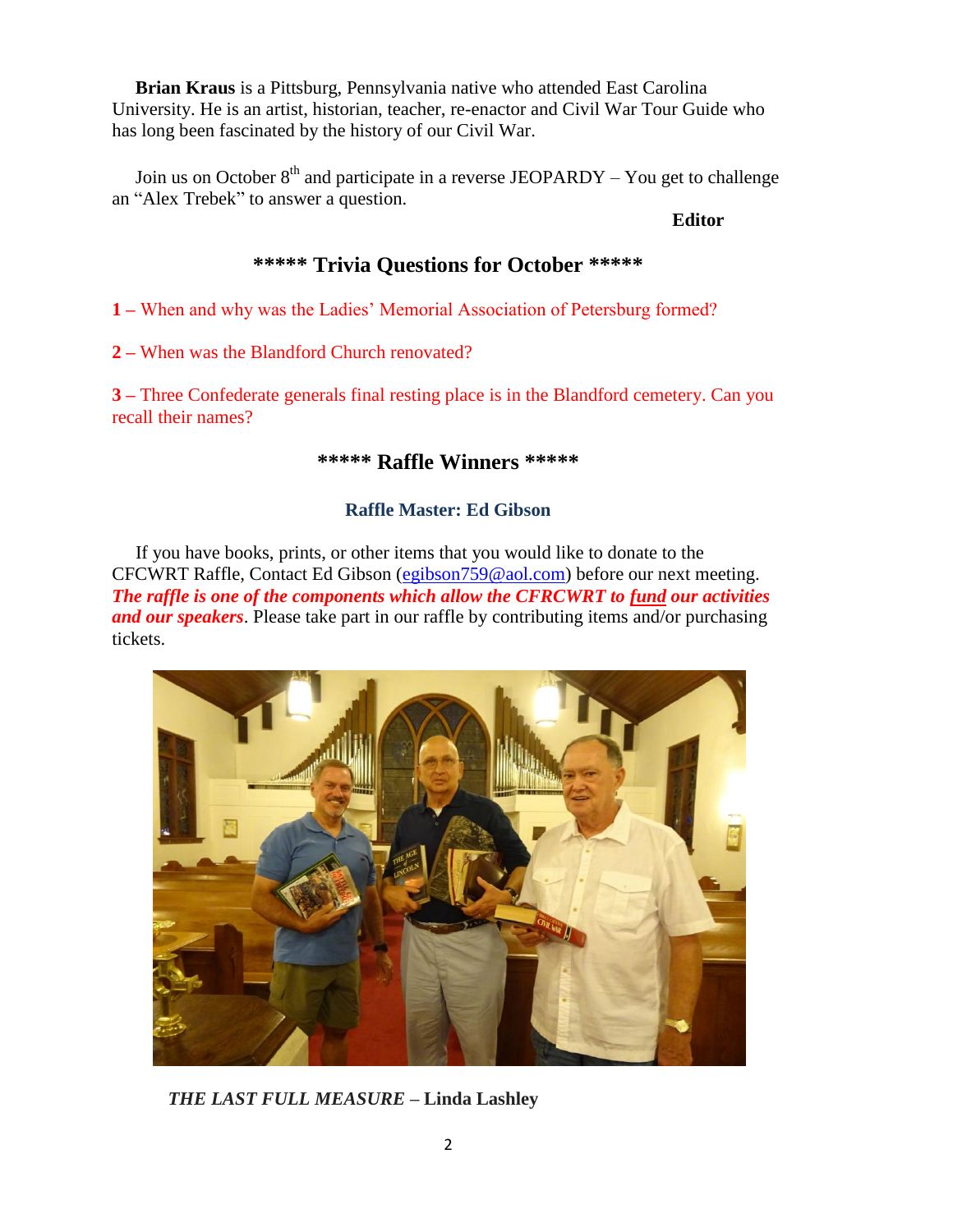*BRUCE CATTON'S CIVIL WAR* **– Tom Hewitt**

*AGE OF LINCOLN* **– Joe Hack**

*BATTLE CRY OF FREEDOM* **– C Callen**

*THE CIVIL WAR* **– Jim Vaugh**

 *WHY THE SOUTH LOST THE CIVIL WAR* **– John Parks**

\*\*\*\*\* **Member News & Activities** \*\*\*\*\*



**Blockade Runner the** *Robert E. Lee*

 If you have member news or news about Civil War events that you think would be of interest to CFCWRT membership, send me an email with the details. Thank you.

1 – October 10-11 **NC** Living history and special programs, "Reunion & Remembrance" at Bennett Place State Historic Site in Durham. Free. [ncdcr.gov/events#!/](http://www.ncdcr.gov/events#!/)

2 – October 20 **NC** Lecture, "The Wilmington Yellow Fever Epidemic of 1862," at the NC Maritime Museum in Southport. 7 pm. Free. <http://www.ncdcr.gov/events#!/>

## **\*\*\*\*\* September Program \*\*\*\*\***



## **Blandford Church and Cemetery**

 **Martha Atkinson** shared the history and purpose of Blandford Church and cemetery.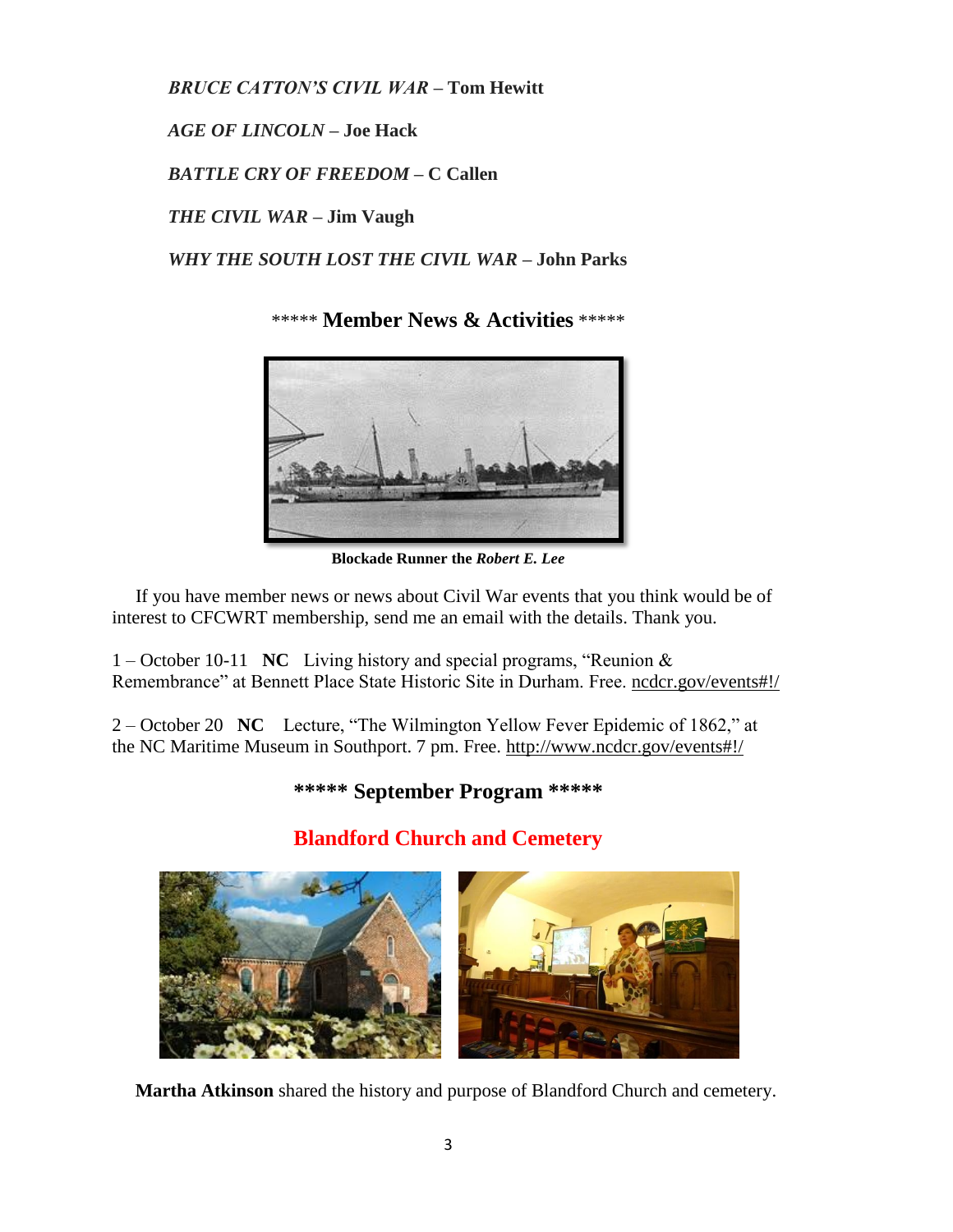To experience the memorial and to see the beauty of the Tiffany windows, plan a visit with Martha and her staff at the Blandford Cemetery on 319 South Crater Road in Petersburg, Virginia.

#### **\*\*\*\*\* Trivia Questions for October \*\*\*\*\***

**1 –** When and why was the Ladies' Memorial Association of Petersburg formed? On the 6<sup>th</sup> of May 1866, the Ladies' Memorial Association was formed "to devise means to perpetuate their gratitude and admiration for those who died defending homes and loved ones." One of the principal, active members of the Ladies Memorial Association was Miss Nora Fontaine Maury Davidson who had established a school for young women in Petersburg. On June 9, 1865, she took her students with her to Blandford Cemetery and decorated the graves of both Union and Confederate dead with flowers and flags.

Source:<http://www.memorialdayorigin.info/lma.html>(accessed September 30, 2015).

**2 –** When was the Blandford Church renovated? In 1901, the Ladies Memorial Association was authorized by the City of Petersburg which owned it to restore and transform the abandoned Episcopal Church in Blandford Cemetery into a memorial to honor the 30,000 Confederate soldiers buried in the cemetery. After raising considerable funds, the ladies had the old church, built in 1735, renovated and decorated with stained glass windows designed and manufactured by William Comfort Tiffany. Mr. Tiffany himself supervised the installation of the windows in the church and donated one window from his own funds. Each window commemorates the Confederate soldiers and sailors who died defending their homes and country. There is one window for each state of the Confederacy plus a window for each of the border states which were sympathetic to the states in secession but for various reasons stayed in the Union. The window donated by Mr. Tiffany completes the memorial. Blandford Church is now owned by the City of Petersburg; and it is open to the public who come from far and wide to see its beauty, calm dignity, and memorials to the fallen dead. Thousands of persons visit the church each year. Petersburg commemorates the National Memorial Day each May 30th and Confederate Memorial day each June 9th.



Source:<http://www.memorialdayorigin.info/lma.html>(accessed September 30, 2015).

**3 –** Three Confederate generals final resting place is in the Blandford cemetery. Can you recall their names? Per Martha Atkinson's presentation, William Mahone, David Weisiger and Cullen Battle were buried among 30,000 comrades.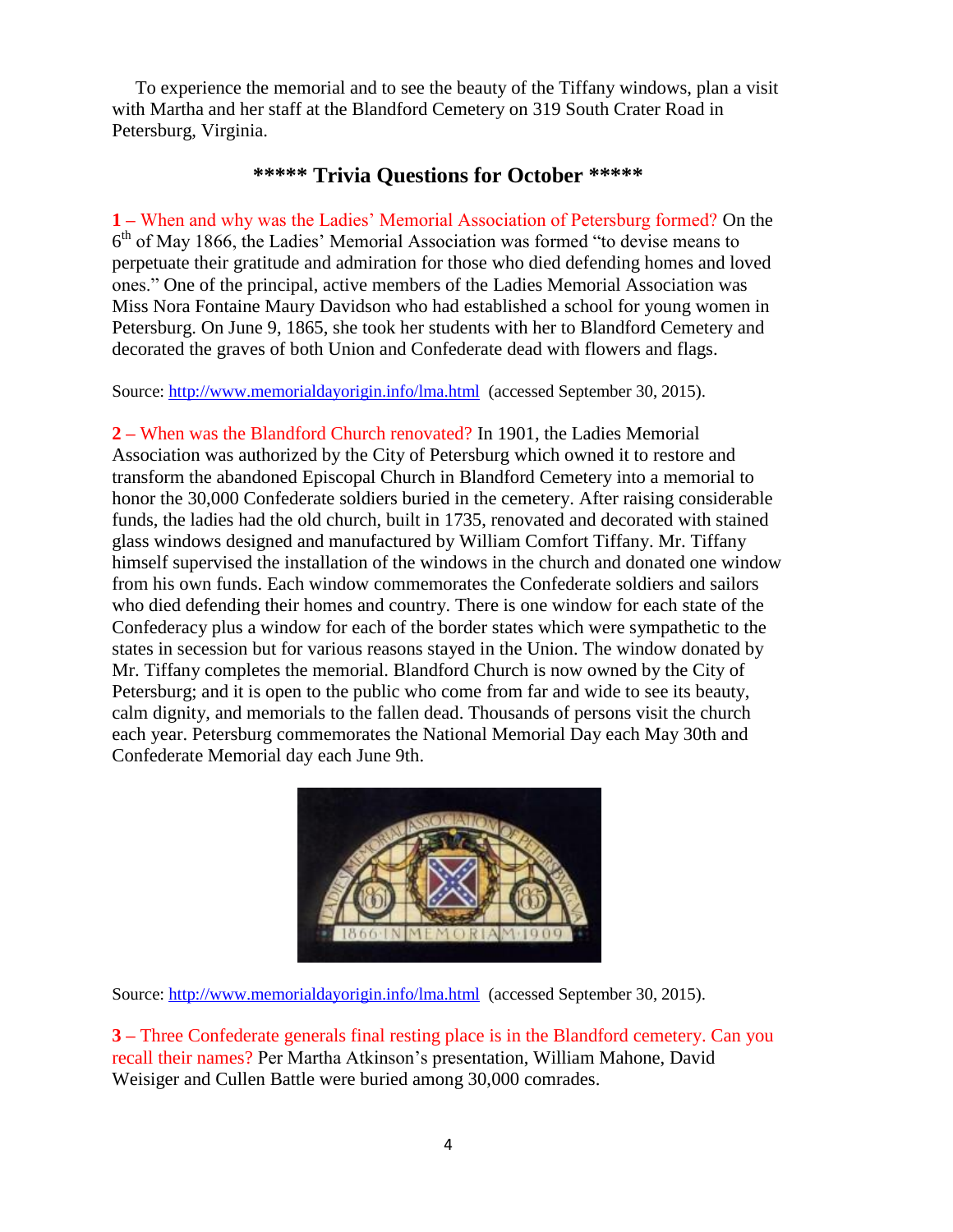#### **\*\*\*\*\* Memoirs \*\*\*\*\***

Memoirs often make fascinating reading because they share a story of the recollections of one individual about a series of events. Usually that individual is not a trained historian who seeks to validate those events.

General William T. Sherman wrote volume 1of his *Memoirs* in 1875 – prior to the availability of the *Official Records.* He received many public and private criticisms; hence, in 1885, Sherman revised his work to answer criticisms and to provide additional material. In his preface to the second addition, Sherman made a statement that I thought should be applied when considering all memoirs:

In this free country every man is at perfect liberty to publish his own thoughts and impressions, and any witness who may differ from me should publish his own version of facts in the truthful narration of which he is interested. I am publishing my own memoirs, not theirs, and we all know that no three honest witnesses of a simple brawl can agree on all the details. How much more likely will be the difference in a great battle covering a vast space of broken ground, when each division, brigade, regiment, and even company, naturally and honestly believes that it was the focus of the whole affair! Each of them won the battle. None ever lost. That was the fate of the old man who unhappily commanded.

Source: <http://www.gutenberg.org/files/4361/4361-h/4361-h.htm> (accessed October 1, 2015).

#### *\*\*\*\*\** **Thoughts \*\*\*\*\***

 **Memorials**. These seem to be a hot topic lately that are getting a lot of press time. I ran across the following while researching the Blandford Church. It is a rather long passage; however, I believe it shares a worthwhile thought about the meaning of our long standing observance practices.

 During the Month of March 1868, just three years after the end of the Civil War, Mrs. Mary Simmerson Cunningham Logan, wife of General John A. Logan, Commander in Chief of the Grand Army of the Republic -- the Union Army Veterans Organization -- went to Petersburg. She recounted her visit in her article published in the *Los Angeles Daily Times* dated May 30, 1903, titled MEMORIAL DAY: A NOTED WOMAN'S STORY OF ITS ORIGIN AND GROWTH. According to Mrs. Logan:

*"...it is especially pleasant to know that the ideal of Memorial Day was unwittingly suggested by the devotion of the people of the South to their heroes. In the early spring of 1868 I was one of a party ... to make a pilgrimage to the*  battlefields of Virginia. Gen. Logan had long been anxious to make a personal *inspection of this section of the country over which the great conflict raged in order to enlarge his knowledge of the entire course of the war .... Unfortunately, however, circumstances prevented him accompanying me and he did not see with his own eyes what really prompted the first Decoration Day. It is my pleasure to revert to it and to pay a just tribute to the gentle people whose acts gave me the inspiration that resulted in the Decoration Day of today."* Mrs. Logan talks about the difficulties of getting a guide and transportation, then: